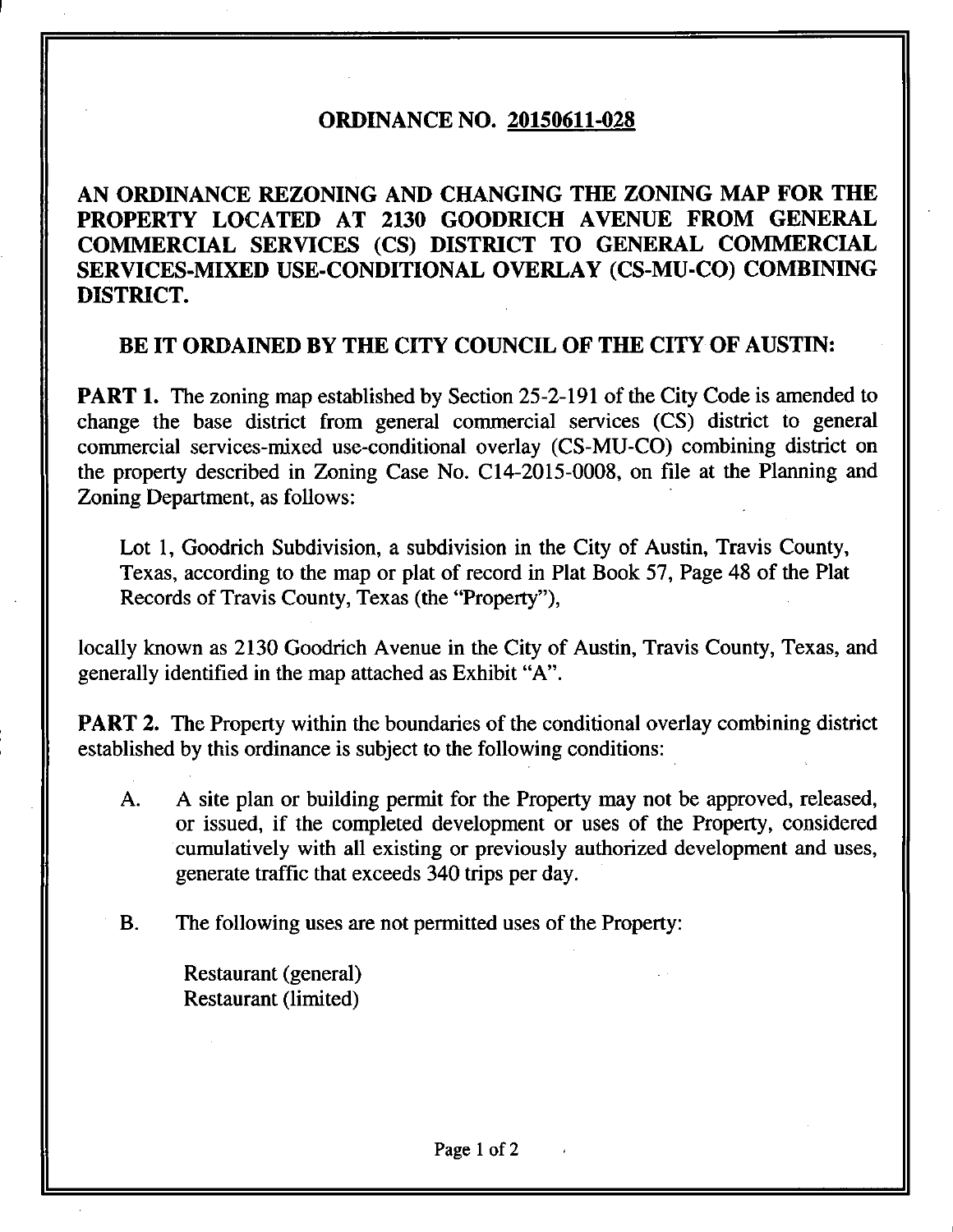**Except as specifically restricted under this ordinance, the Property may be developed and**  used in accordance with the regulations established for the general commercial services **(CS) base district, the mixed use combining district and other applicable requirements of the City Code.** 

**PART 3. This ordinance takes effect on June 22, 2015.** 

**PASSED AND APPROVED**  ş ş **June 11 2015 §**  Steve**Ad**le Mayor **APPROVED:**  $\sqrt{2}$  **ATTEST**: **Jannette S. Goodall Anne L. Morgan City Clerk Interim City Attorney**